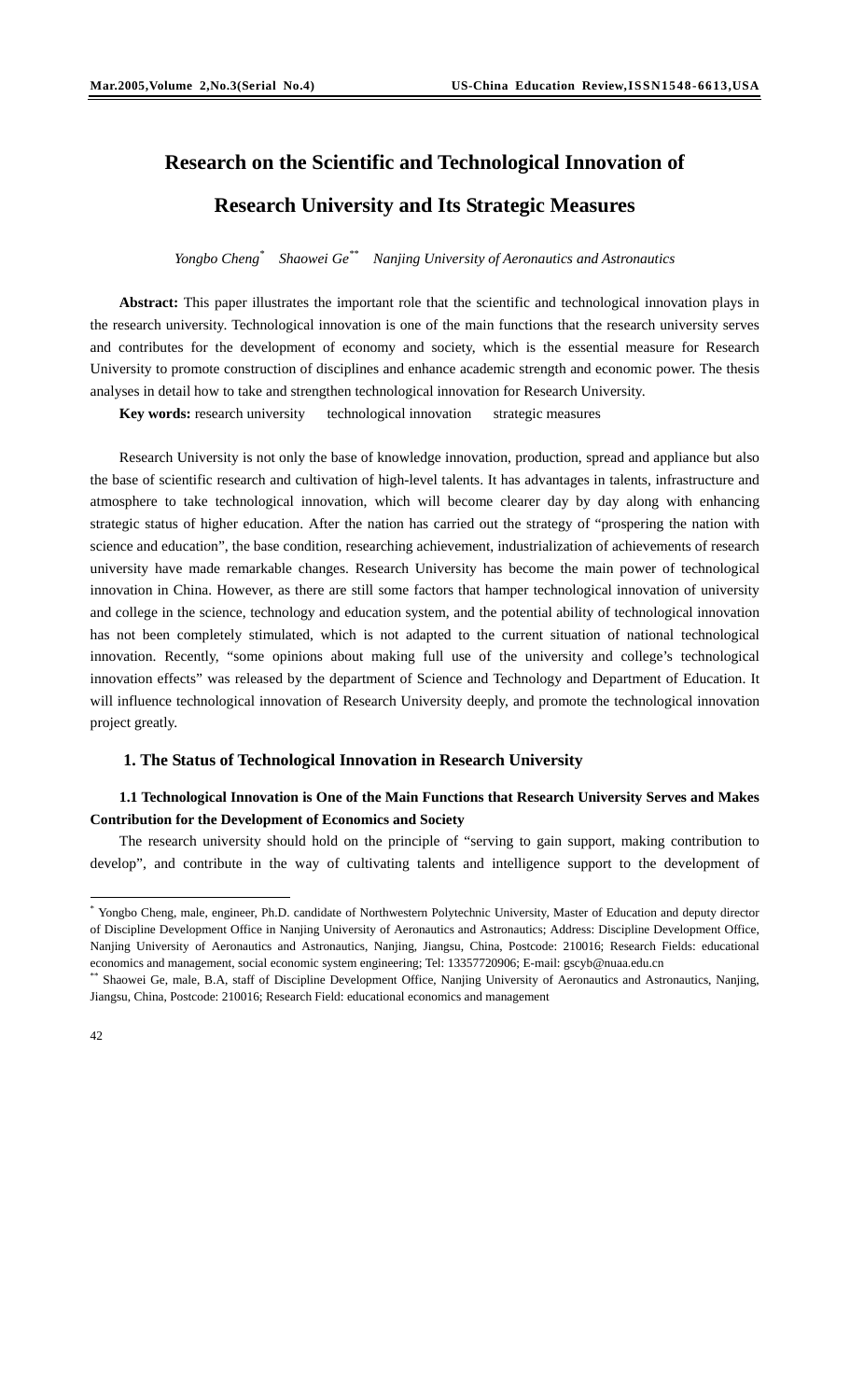economics and society. The technological innovation, including research of science, is one of the most important functions of Research University. The research university should make great efforts to be the main force of national fundamental research, the appliance research and high-technology industrialization. The research university's scientific and technological industry should become the important power to promote the development of local economy, while the high-technology industrial garden of Research University should become the incubator and powerhouse of local high-technology. All these require that the research university should regard the technological innovation as the main task.

**1.2 Technological Innovation is the Fundamental Measure for Research University to Promote Discipline Development and Strengthen Science Strength** 

The discipline development is an important facet of university development, and the university should take it as the main line of construction. In fact, discipline development and technological innovation cannot be divided. It is impossible to improve the discipline level without technological innovation. The main symbols of so-called high-class discipline are: the first-level science team, the first-level achievement of research and industrialization, the first-level ability of technological innovation.

Real ability is the basic factor of Research University. The embodiments of real ability are academic strength, economic power and cohesiveness of people. The academic strength and economic power are to some degree decided by the level of science research and technology industrialization.

#### **1.3 Technological Innovation is the Way to Cultivate Academic Team**

The development of academic authority and teacher cannot be apart from technological innovation. The ability of technological innovation is also an important criterion of measuring the academic level of teachers. On the basis of national key research base and significant research project, the research university can organize science-researching group in the way of undertaking scientific research task. And in this way, the university can arrange human resources more effectively. When in the course of research, their sense of innovation, managing ability, cohesiveness will be strengthened, and their business-level will rise up. In this way, there will be more and more researching leaders and outstanding researching groups.

## **1.4 Technological Innovation is the Main Approach to Strengthen Economic Power of Research University**

More funds are needed not only for fast development of Research University but also for attracting and keeping more talents. In the course of technological innovation, the research university can apply for more researching projects and more funds and then turn the academic achievements into real productivity. Besides distinct economic benefit and social effect, it can bring a lot of funds to strengthen economic power of Research University.

#### **2. The Sense of Technological Innovation for Research University**

#### **2.1 The Task of Technological Innovation for Research University is Serving Economic Construction**

Technological innovation can be divided into two aspects: knowledge innovation and technical renovation. The knowledge innovation, namely original innovation, has long been considered as an important symbol of measuring science level of university. However, considering the actual condition of our country's economy development and modernization construction, we should make a reasonable arrangement of the researching power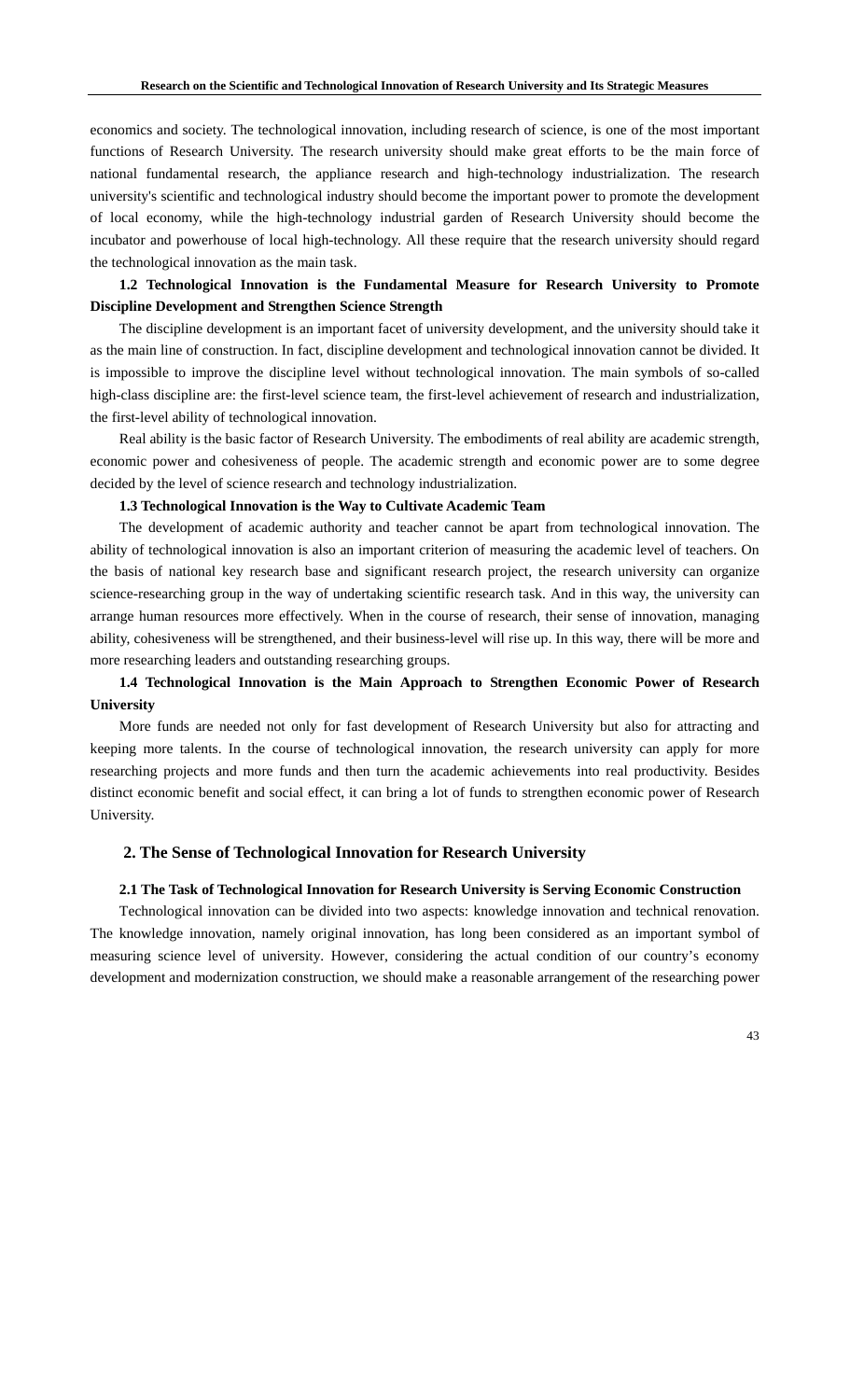of university between knowledge innovation and technical renovation. While emphasizing on the importance of original innovation, we should reconsider the relation between knowledge innovation and technical renovation. In fact, they promote each other. The result of knowledge innovation, "discovery", interacts with the fruit of

technical renovation, "invention"—the achievements of original innovation bring great progress for human society and promote the development of applied science; the continuous development of technical renovation will inevitably have more requirements to the fundamental science research.

In the research of new high-technology nowadays, a lot of original innovations, namely fundamental researching tasks, come from applied research. If a university ignores appliance innovation, it will never get the support from the society and, as a result of inadequacy of funds, will feel hard to develop. The university should get out of the ivory tower, and all the research should serve national economic and social development.

In the process of promoting technological innovation, universities, especially research universities of high quality, should not only become the source of knowledge innovation in the state, but also become incubating center of technical renovation and high-technology industries. At present, some Chinese research universities have already got foundation and qualification to achieve leap-over style development in some fields. The state can choose some high-quality research universities as experimental innovation bases. In the way of deepening the reform of university researching system, advantages of multi-subjects, intersection and abundance of talent resource will show. We should increase input in basic facilities of research and promote combination of knowledge innovation and technical renovation in resource arrangement and policy orientation, so that we can leap on to a higher level.

## **2.2 The Focal Point of Technological Innovation for Research University is Improving Innovation Ability of Producing in Enterprises**

Research University has abundant technological innovation resources and huge underlying strength in technical renovation. Up to the year 2001, there were 286,000 people involved in technological activities taking on about 121,000 subjects. There were 241,000 research workers in 5,090 researching institutes in universities approved by responsible departments. But compared with the research-transfer ratio no less than 30% in developed countries, the ratio in China is only about 10% to 15%. Many scientific and technological achievements with prospect of industry are laid aside and neglected.

Technical renovation is an important aspect in technological innovation. Considering the condition of our country nowadays, the key section of technical renovation is the renovation of products. It mainly refers to the activity that enterprises make use of new knowledge, new technology, new skills, new producing styles and new producing and managing mode, in order to improve the product quality, develop new kinds of product, and strengthen ability to compete in the market. Therefore, the kernel of product innovation should be enterprises. Strengthening renovation of product has decisive sense to improve the quality and benefit of economy and reinforce the international competitive ability. Along with appearance of various economic sectors in China, the flourishing middle and small enterprises have played a vital role in making GDP and export. Making full use of product innovation ability of enterprises to offer stamina to regional economy should be a focus and important strategy in university technological innovation today.

So, it has promising future to organize the scientific and technological strength of Research University to serve enterprises in the form of technical renovation and product innovation and strengthening cooperation. It can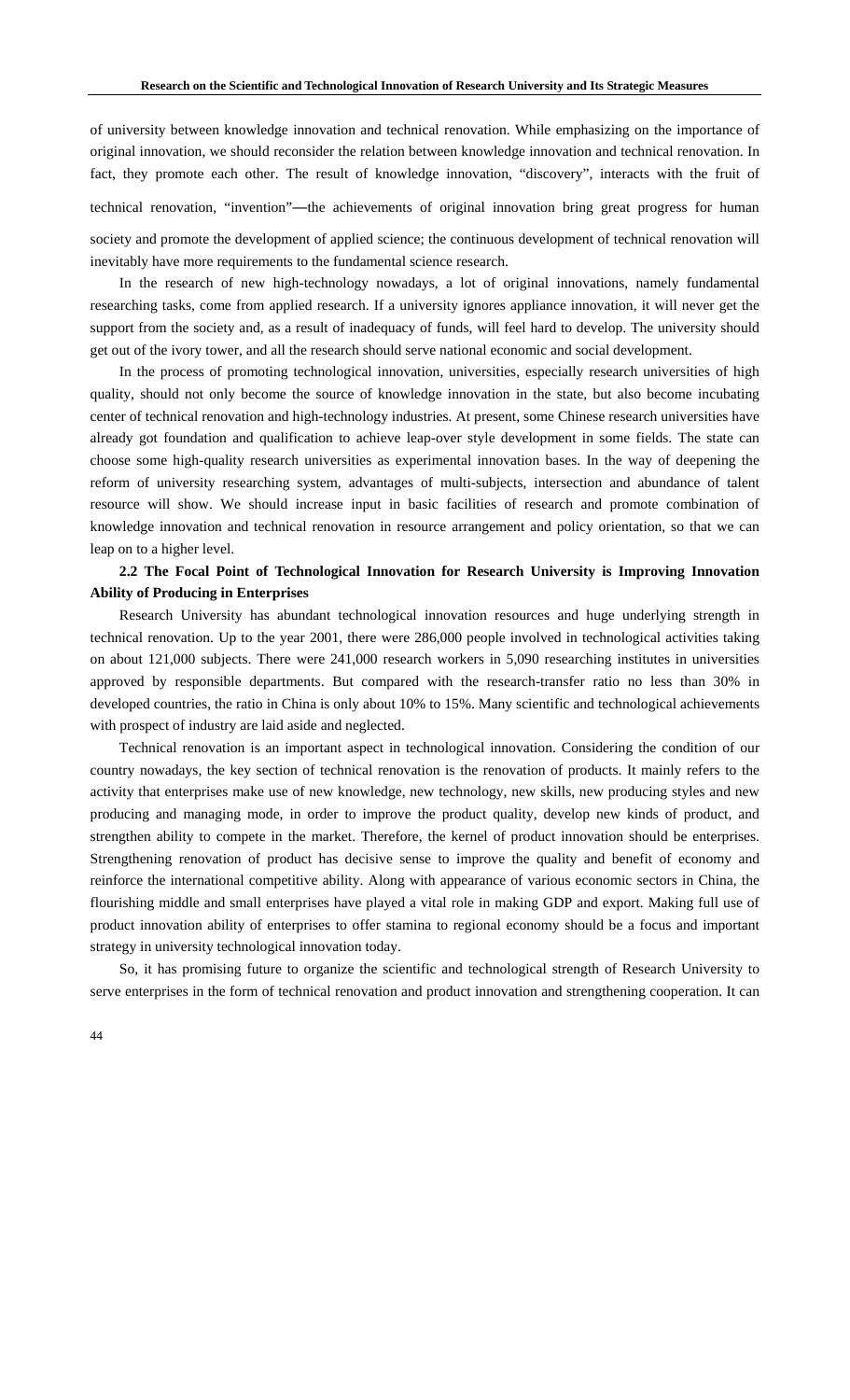develop the innovation ability of enterprises and raise competitive ability of local economy. We can make full use of research universities' advantages, such as comprehensive multi-subjects, rich foundation of talents, loosen academic atmosphere, active international cooperation. According to the demand of domestic and foreign markets, we promote cooperation between universities and enterprises. It can realize the social function that technology serves for economy in the way of talents, knowledge and achievements, building up various kinds of unions between society and enterprises. The "Silicon Valley", which was considered as "the cradle of new technology in American", developed the following way of "high-level plus strong radiation", namely nearby Stanford University and Berkeley University. In this way, university and industrial section rely on each other and promote each other subsequently, in order to reach harmonious development of research, teaching and producing.

#### **2.3 The Foundation of Technological Innovation is Cultivating Talents**

The foundation of promoting the progress of science and technology is talents. If the Chinese enterprises want to make the shift from imitative way to innovation style, they should rely on large quantities of innovation-style talents. Those new type talents should be good at lifelong study, posing and resolving questions, and they have strong sense of imagination; they should have affinity and cooperative sense; they should have strong adoptability to see what comes from a small clue, and they should be sensitive to the change of surroundings; they should be active to start an undertaking to transfer theoretical achievements into productivity; they should have strong abilities of international competition to make use of international game rule proficiently and flexibly to gain success.

For long, cultivation of innovation talents is always the weak link in China. The traditional way for the university to cultivate talents is sole instruction: the specialized courses in university are compared with an assembly line, which means a specialty is formed by a series of courses, and every course is like a machine tool. Students are considered as parts, which take the exercise through the machine tools. It has been proved by practice that it is an effective way to cultivate talents whose specialty matches their jobs but not to cultivate innovation talents. The innovation act must come from different knowledge structures, while the different knowledge structures can only be formed through distinctive studying routes.

At present, four aspects should be advocated in the course of cultivating innovation talents in the research university:

(1) Quality of intersection: Students study widely in the fields of information, manufacturing, management, economics, law, and art, etc.

(2) Quality of independence: Students have the ability to change their specialties, courses, direction of intersecting, and so on, so as to raise studying efficiency and form distinctive knowledge structure.

(3) Quality of research: Students can not only resolve problems using knowledge, but also study critically, find and pose problems.

(4) Quality of openness: Students acquaint themselves with various cultural surroundings thus to gain more internationally competitive and cooperative abilities.

The university should reform in the above-mentioned directions. They will redesign talent cultivation models with new thoughts. In the light of requirement of farsightedness and internationalization tendency, the university should carry out teaching mode that lays equal stress on knowledge, ability and quality, so as to build a multi-passage, multi-standard and modulated frame of cultivation. According to the requirements of disciplines and demands of economic and social development, the university should change its curriculum layout, build up a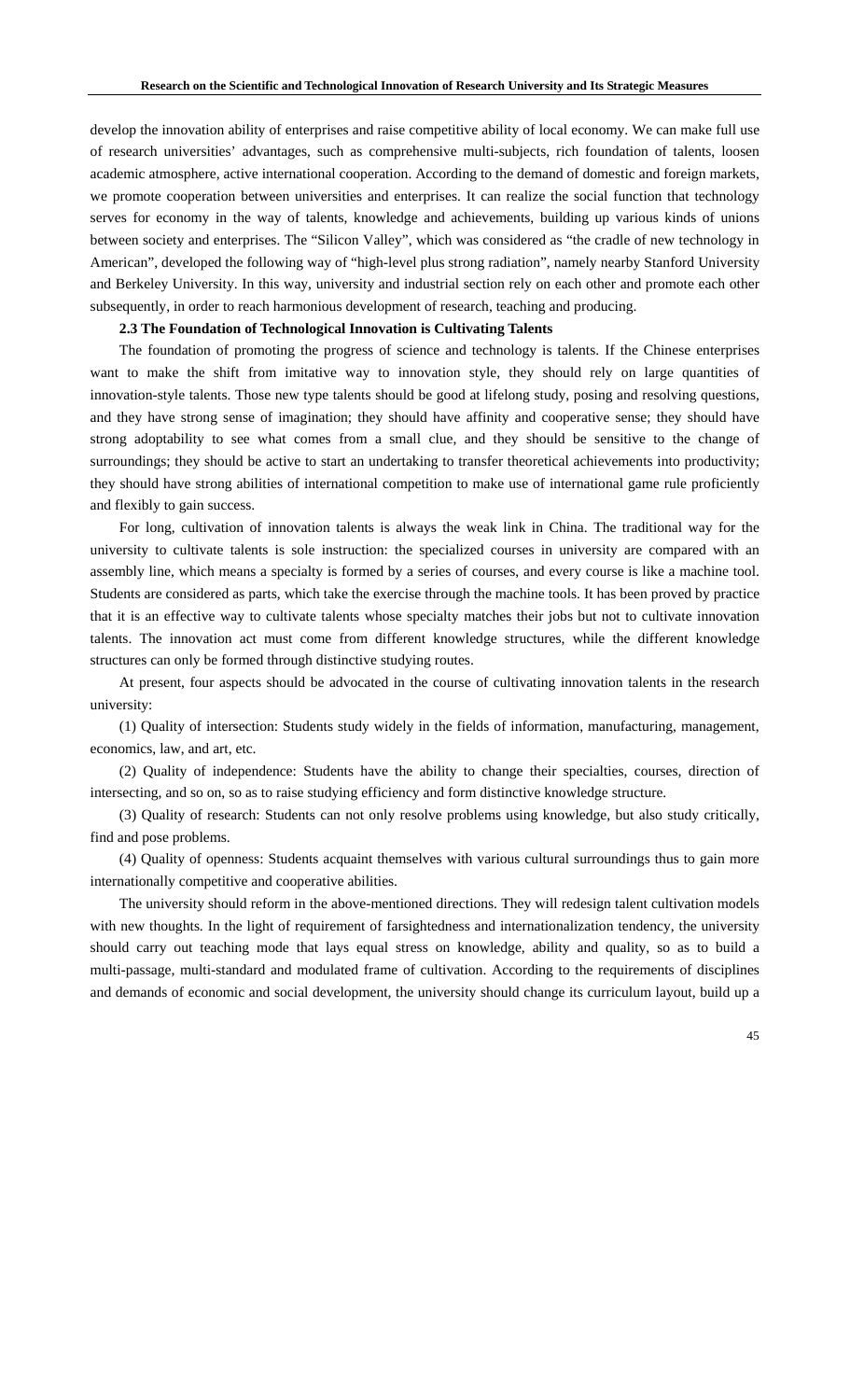reasonable knowledge structure with a wide range, and guide students to learn more in the course of research. In the way of studying in the network style, students' quality of creativity forms, which may offer wider room for growing up of students. At the same time, the university will invest more in teaching resource, promote the process of educational information, accelerate the course of connecting classroom teaching into the Web, and do its utmost to cultivate more excellent talents with rich foundation, innovation spirit and ability, and sense of international competition.

## **3. The Measures to Strengthen Technological Innovation for Research University**

#### **3.1 The Key to Strengthen Technological Innovation: Discipline Development**

The discipline in Research University is comprehensive combinations of teaching, researching, tiptop talent cultivation, research team construction and lab construction. Through all the major discoveries and breakthroughs in science and technology, we may find that any step of progress in any aspect of society and emergence of any new and developing industry has close relation with development and innovation of a certain discipline. Therefore, the discipline construction is the key to scientific and technological innovation. It is impossible to achieve scientific and technological innovation, especially original innovation, without first-class disciplines or subjects with characteristics and innovation. The focus of discipline construction is to keep up with the tendency of science and technology development and of social development, accomplish discipline reorganization, combination, intersection, permeation and association to adjust the discipline structure, so as to form first-class disciplines or discipline teams with their own characteristics.

#### **3.2 The Focal Point to Strengthen Technological Innovation: Team Construction**

Without first-class academic teams, it is impossible to construct first-class disciplines, to cultivate first-level talents, or to make high-level scientific and technological innovation and obtain first-level achievements. The kernel of realizing scientific and technological innovation lies on academic teams, and is the wisdom and efforts of everyone. It is impossible to fulfill innovation without man, without excellent teams formed by leaders of subject and core members who have keen sense and ability.

First of all, team construction can strengthen comprehensive quality of academic teams. Teacher is the kernel of group construction. The comprehensive qualities of teachers include their academic level, potential academic ability, professional morality, sense of responsibility and cooperation. How to resolve the problem of insufficiency of high-level talents, the irrationality of talent structure and inadequate hi-level talents? How to resolve the problem of the incomplete utilization of the enthusiasm and latent capability, the insufficient organization of academic teams with overall ability and the regulation and completion of policies of talents? We should make the regulation of business, morality and act, perfect the comprehensive evaluation system of teachers' quality, reform and regulate the system of selecting, appraisal, employment, management and examining, build up competitive mechanism of competition so as to help the talents of high quality, and those with high ability or potential ability for technological innovation stand out.

Another aspect of team construction is cultivation of laboratory staff. The urgent problem to be resolved is knowledge age and instability of laboratory staff. We hope that in an open, flowing, integrating and competitive circulating system we can break through the old, close research system and the long-formed scattered pattern of organization. By the way of competition, we can realize the reorganization and structure optimization of the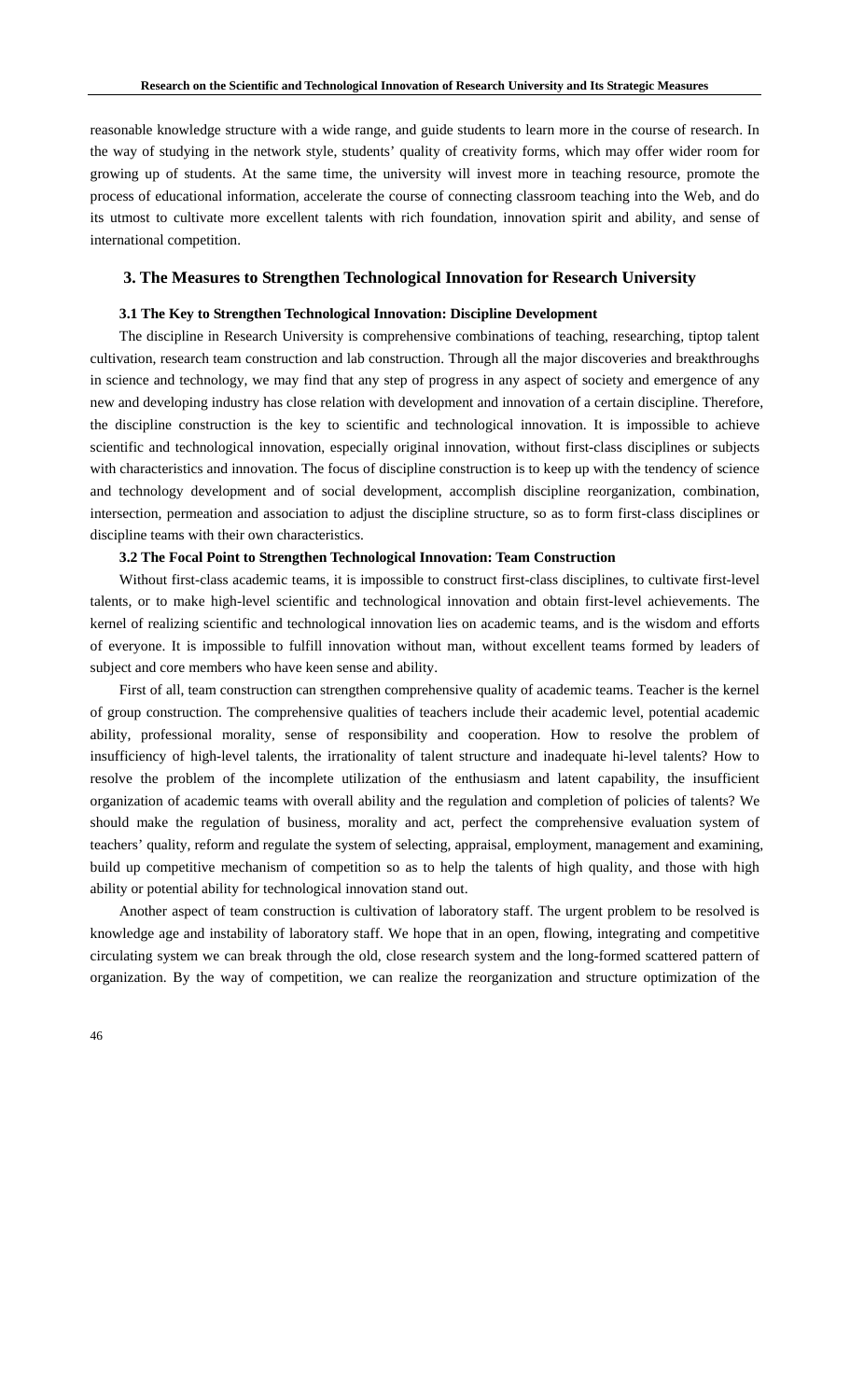laboratory staff, and build a scientific base team combining fixed and flexible posts. We should make sure that the integrality rate and the utilization rate of large, high technology, precise apparatuses are respectively kept to 90% and 80%, so as to make the best use of their high-level contribution in teaching and research.

## **3.3 The Guarantee to Strengthen Technological Innovation for Research University: Surroundings, Atmosphere and Systems**

Innovation roots from full performance of personality, while success comes from close teamwork. Scientific and technological innovation needs not only the foundation surroundings of high-level facilities and key laboratories, but also an atmosphere where personality can be fully developed. Meanwhile, it also needs atmosphere of good, relaxed, harmonious corporation and active, unrestricted science research. It cannot be divided from the mechanism and system formed by rules and regulations, nor is it separable from the corresponding scientific and standardized management which promises scientific and technological innovation and knowledge innovation. In the way of system innovation, we will build up a system prompting contribution and restricting mediocrity, thus to make full use of college teachers' subjective initiative of knowledge innovation and technical renovation. The core of the mechanism and system construction is high fusion and unity of regulations and men. Only in the combination of system, supervision and consciousness, can we build the atmosphere and environment to "regulate study according to law, morality and rules", to ensure positive circulation of the university. Environment, atmosphere and system are the three dimensions of university technological innovation and could enable the continuous circle of "innovation-stimulation-guarantee".

# **3.4 The Most Direct Reflection to Strengthen Technological Innovation for Research University: the Industrialization of New High-technology**

The industrialization of new high-technology which reflects the main feature of knowledge economy is the trend of modern science and technology. The effects of promoting the development of economy and society are displayed in a positive or active way. We can say that, on the premise of new high-technology industrialization, the science and technology research has run on the basis of industrialization, commercialization, and marketization. The proposition of new high-technology industrialization is the implement and representation of "science and technology are the primary productive force". It reflects that university and scientific research institution take the development of economy and society as the starting point. It is also the reflection that university wants to promote scientific and technological innovation and development. It makes close combination of science, technology and economy, linking up research and industrialization organically. We exert fundamental effect of market system and competitive system to induce scientific and technological activity. We can make circulation and management of the main body like the enterprise. So, the industrialization of new high-technology is not only the core and urgent problem in the technological innovation and development, but also another reflection of the contribution that university makes for the economic development.

University should become the incubator and powerhouse of new high-technology industrialization. The industrialization of new high-technology belongs to technology transformation, which is a phenomenon of technological economy, society and cognition. If the university wants to regulate the development of new high-technology in the system of nations, lines and itself, it should attract middle and small enterprises to do research work with high-level talents, abundant resource of scientific information and researching advantages. Therefore we can take it as the headwaters of new high-technology, and build up a series of achievements and industries. We encourage scientific research workers to cooperate with enterprises in different ways, to access the